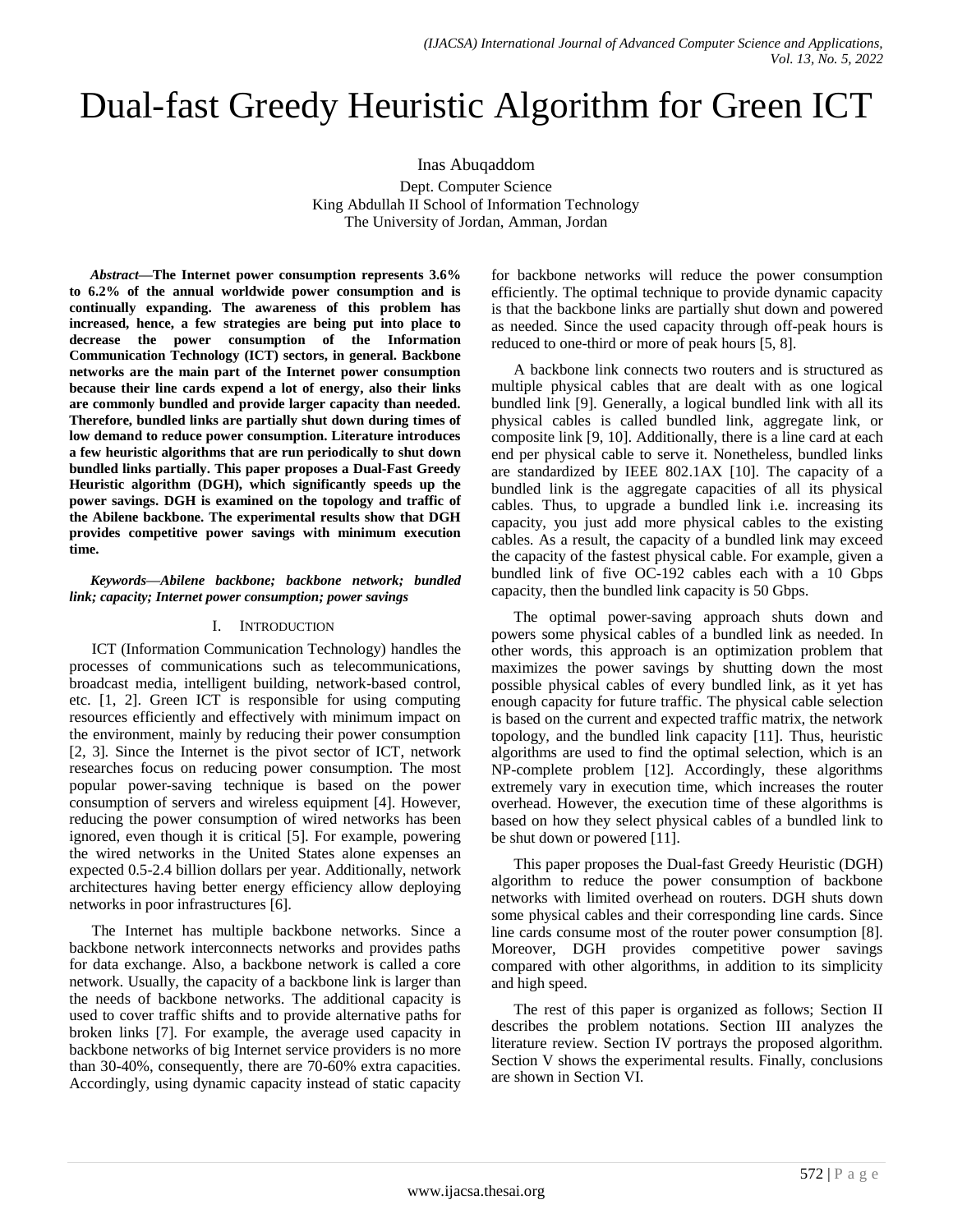#### II. PROBLEM NOTATIONS

The backbone network topology is described as a directed graph *G*(*V*, *E*) as *V* is a set of routers and *E* is a set of links. Usually, links are bundled and every bundled link  $(u, v) \in E$ , such that  $(u, v)$  connects two routers;  $u, v \in V$  and has a capacity  $c(u, v)$ . Every bundled link consists of *B* physical cables. For example, a bundled link  $(u, v)$  consists of five 10 Gbps physical cables. Then  $B=5$ , which is the bundle size, and  $c(u,v)=50$ Gbps, which is the bundled link capacity. The demand i.e. traffic between a couple of routers is described as a row  $(s_d, t_d, t_d)$  $h_d$ ) in the traffic matrix *D*, where  $s_d$  is the source router,  $t_d$  is the destination router, and  $h_d$  is the amount of demand between  $s_d$ and  $t_d$  combination. Furthermore, let  $f_d(u,v)$  be the flow of the bundled link (*u*,*v*) and *d* is a demand amount through a bundled link  $(u, v)$  [13]. The aggregate flow of a bundled link  $(u, v)$  is denoted as  $f(u,v)$  and shown in Equation (1). Usually, the flow  $f(u,v)$  of a bundled link  $(u,v)$  does not exceed its capacity  $c(u,v)$ [14].

$$
f(u,v) = \sum_{D} f_d(u,v) \tag{1}
$$

Furthermore, the extra capacity concept is the aggregate capacity of all unused physical cables of a bundled link. For example, Fig. 1 shows a partial backbone network, assuming there is a demand *d*=4.5 Gbps between a source router *s4.5* and a destination router *t4.5*. Assume that every bundled link has a capacity of 10 Gbps, which are the aggregate capacities of ten-1 Gbps physical cables. As shown in Fig. 1, there are two paths between *s* and *t*, either  $(s, 1, 2, 3, 4, t)$  or  $(s, 4, t)$ . Even though the demand is the same for both paths, its corresponding total flow varies. The total flow through the (*s*, 1, 2, 3, 4, *t*) path is 22.5 Gbps, so the total extra capacities among all bundled links are 37.5 Gbps. However, the total flow through (*s*, 4, *t*) path is 9 Gbps and the total extra capacities among all bundled links are 51 Gbps. Therefore, to minimize the total flow and maximize the total extra capacities, you have to select the shortest paths.

Accordingly, to maximize the total extra capacities of all bundled links, the traffic is routed through the possible shortest paths. Thus, the total flow through all bundled links is reduced. In other words, routing traffic through shortest paths minimizes the total flow of all bundled links and maximizes the total extra capacities of all bundled links, as shown in Equation (2).

$$
\min \sum_{(u,v) \in \mathcal{E}} f(u,v) \tag{2}
$$

The network-management system runs an optimization algorithm periodically to reduce power consumption. The inputs of an optimization algorithm are a network topology *G*(*V*, *E*), a bundle size *B*, and a traffic matrix *D*. Then, the optimization algorithm defines a network setup that utilizes the least physical cables from all bundled links, with the end goal of fulfilling all demands. The number of powered physical cables in a bundled link  $(u, v)$  is denoted as  $n_{u,v}$ . In other words, the outputs of an optimization algorithm are the selected powered physical cables per bundled link and the rerouting paths that some demands may use to increase the utilization of powered physical cables in the network [14].



Fig. 1. Backbone Network using Hierarchical Topology.

### III. LITERATURE REVIEW

To control power consumption in local-area networks, Ethernet cards utilize off-peak periods to work in low power consumption modes. For example, Broadcom and Intel produce network cards containing programmable rest clocks, that can be controlled by algorithms to shut down a link for a while [15]. Nonetheless, some approaches shut down a router totally including all its bundled links and their corresponding line cards at that router [11]. However, these approaches are not compatible with wide area networks, because shutting down the whole bundled link must produce a packet loss [15].

In wide-area networks, literature shows approaches to control power consumption. One approach uses a sleep mode, such that the system puts network cards into the sleep mode. However, how does the system deal with traffic through sleeping network cards? There are two solutions; either using coordinated sleeping routers or uncoordinated sleeping routers. The coordinated sleeping router is a centralized solution, that reroutes traffic through sleeping network cards into alternative active network cards as could reasonably be expected. The drawback of this solution is that the router needs a dynamic protocol [6, 16, 17].

The uncoordinated sleeping router is an uncentralized solution. Every network card notifies its neighboring network cards before going to the sleep mode, which is allowable at low demand periods. Thus, an active network card wakes up the sleeping network card as needed by sending a wake-up packet. The drawback of this solution is the latency because of wakeup time and neighboring processing [6]. Furthermore, the authors of [15, 19] recommend an extreme suggestion as all network equipment should support a slow-speed mode to reduce power consumption.

Nevertheless, literature shows that the optimal powersaving approach shuts down and powers some physical cables of a bundled link according to the low demand time. This approach uses the extra capacities, which are determined by the traffic matrix of all bundled links. Generally, this approach maximizes the total extra capacities of all bundled links since the traffic is routed through the possible shortest paths. As mentioned in the Introduction Section, this approach uses heuristic algorithms to find a possible optimal selection among physical cables of a bundled link [6]. This section presents the most known heuristic algorithms, which utilize the unused capacity of powered physical cables. These algorithms are the Fast Greedy Heuristic algorithm (FGH), Exhaustive Greedy Heuristic algorithm (EGH), and Bi-level Greedy Heuristic algorithm (BGH) [19].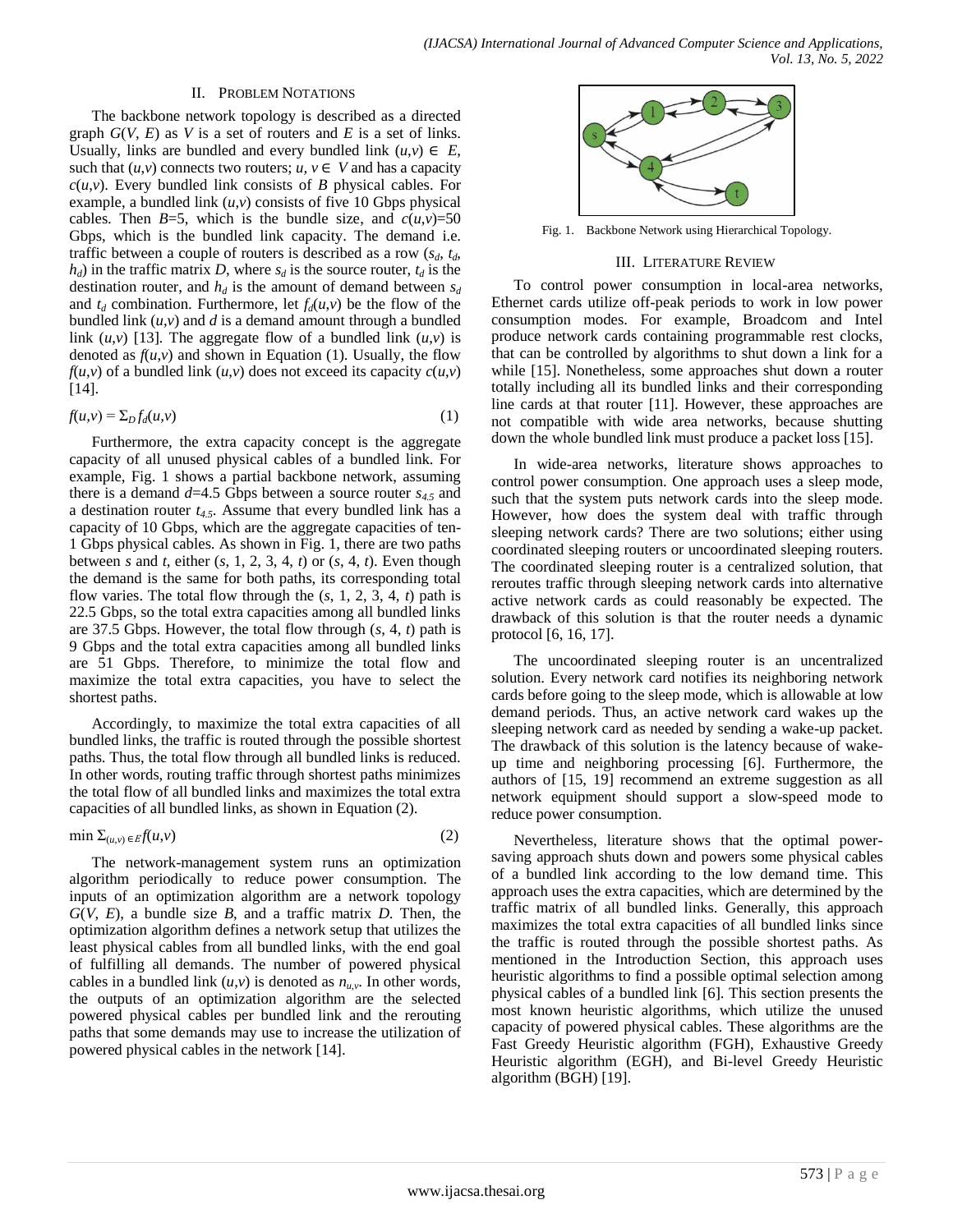### *A. Fast Greedy Heuristic Algorithm*

FGH is the fastest and simplest algorithm compared with EGH and BGH. Initially, FGH minimizes the total flow of all bundled links to maximize the total extra capacities of all bundled links, as shown in (2). Then FGH shuts down all extra capacities such that the remaining powered physical cables can serve all the network traffic. After that, FGH finds the physical cable with the largest unused capacity by using (3) [14].

$$
f(u, v) \le (n_{uv} \div B) c(u, v) \qquad \forall (u, v) \in E
$$

such that,

$$
\max_{(u,v)} ((n_{uv} c(u,v) \div B) - f(u,v))
$$
 (3)

Periodically, FGH attempts to shut down the physical cable having the largest unused capacity and reroutes its corresponding flow. According to the example in Section II, if you shut down one out of the remaining five physical cables, that carry out the demand  $d=4.5$  Gbps, you have to reroute a demand *d*=0.5 Gbps into alternative paths. Then, FGH examines (2). If it is not satisfied anymore, FGH powers the shutting down physical cable and marks its bundled link (u, v) as "final", so no more future attempts to shut down any of its physical cables. As long as (2) is satisfied, the shutting down physical cable is confirmed and (3) is calculated. FGH repeats until all bundled links are marked as "final" [14].

However, FGH has drawbacks; such as if FGH shuts down a physical cable that produces a suboptimal solution, it will never backtrack to revise the selection.

#### *B. Exhaustive Greedy Heuristic Algorithm*

EGH performs as FGH using different conditions to shut down a physical cable. EGH calculates a penalty value for every candidate-physical cable. Such that, EGH shuts down the physical cable having the smallest penalty. Nevertheless, the penalty for a physical cable is calculated based on the flow distribution before and after shutting down the physical cable. Thus, the penalty allows the algorithm to do a "look-ahead" decision on each physical cable before removing it. Usually, EGH finds an optimal selection consuming a larger execution time and increasing the router overhead because of penalty calculations [14].

# *C. Bi-level Greedy Heuristic Approach*

BGH performs as EGH using the penalty condition, but in a different manner. BGH applies a penalty on a pair of physical cables and shuts down the pair having the smallest penalty. However, the penalty for a pair of physical cables is calculated based on the flow distribution before and after shutting down the physical cables. Therefore, BGH finds the optimal selection, consuming unreasonable execution time to make a removal decision [14]. Accordingly, the router overhead extremely increases because of the double penalty calculations per selection.

# IV. PROPOSED ALGORITHM

As we mentioned previously, FGH is fast and simple. Literature shows that the three heuristic algorithms (FGH, EGH, and BGH) are close to each other in terms of powersaving amount, but they extremely vary in execution time. Moreover, a network operator runs one of these algorithms very often to control the power consumption. Thus, it is essential to reduce the execution time, which is varied from a few minutes using FGH, a few hours using EGH, and countless times using BGH. Their execution times vary because of the (2) complexity, which is  $O(|E|^2)$  for both FGH and EGH as is  $O(|E|^3)$  for BGH. On the other hand, FGH and EGH are different in selecting a physical cable to be shut down. FGH selects a physical cable having the maximum unused capacity, as EGH selects a physical cable having the minimum penalty. However, penalty calculation is harder and consumes more time than unused capacity calculation. As a result, execution times of FGH and EGH are different, even though they have the same complexity of (2) [14].

Accordingly, this paper proposes a Dual-Fast Greedy Heuristic algorithm (DGH) to speed up the power-saving process consuming limited overhead on routers. Initially, DGH minimizes the total flow of all bundled links to maximize the total extra capacities of all bundled links. Then, DGH shuts down all extra capacities from all bundled links. After that, DGH randomly shuts down a physical cable from a bundled link (u,v) and reroutes the flow of the shutting-down physical cable into alternative shortest paths. As a test for optimality, DGH examines (2). If it is not satisfied, DGH powers the shutting down physical cable and marks its bundled link (u,v) as "final" to prevent future shut-down attempts on (u,v). Otherwise, the shutting down physical cable is confirmed. Moreover, DGH repeats selecting a random physical cable from a random unmarked bundled link until all bundled links are marked as "final".

DGH reduces the power-saving cost to the minimum because there is no calculation per selecting a physical cable. On the other hand, DGH could result in a suboptimal solution, since DGH randomly selects a physical cable. In other words, DGH is similar to other heuristic algorithms in the first part, which is shutting down all extra capacities from all bundled links. Then DGH randomly selects a physical cable to shut down without any extra calculations. Consequently, DGH provides power savings similar to FGH, EGH, and BGH, because of the first common part. Additionally, DGH consumes a lower execution time, because all further shutting down physical cables, after the first common part, are selected randomly.

# V. EXPERIMENTAL RESULTS

The proposed algorithm DGH is examined using AMPL/CPLEX solver. CPLEX is an optimization package for linear, network, and integer programming. AMPL is an algebraic modeling language, which stands for A Modeling Language for Mathematical Programming. Generally, AMPL utilizes an optimization package such as CPLEX to solve optimization problems [20, 21]. As an experimental backbone network, the Abilene backbone network of 39 nodes is used. The experimental Abilene is examined using two topologies; Waxman and hierarchical topologies, as Table I presents their parameters, which are the number of bundled links as shown in "#Bundled links" column and the requested demands between any two nodes as shown in "Demands" column. The key difference between both topologies is connectivity. Such that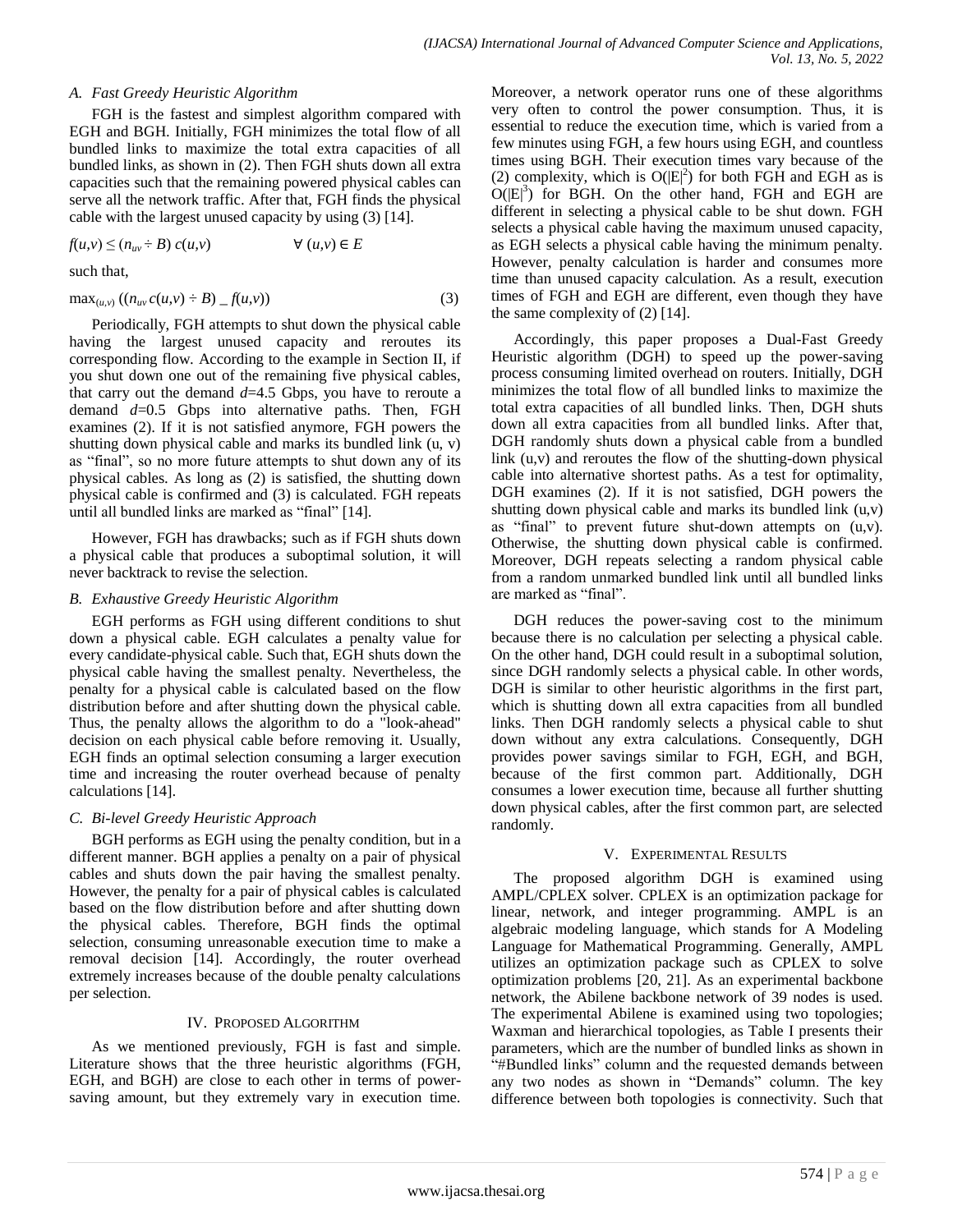every existing bundled link between any two nodes is doubled to be in both directions for the hierarchical topology. However, some existing bundled links are doubled to be in both directions for the Waxman topology. Fig. 2 and 3 show examples of Waxman and hierarchical topologies, respectively. Results were collected on the Intel Core 2 processor running Ubuntu server 14.04.

TABLE I. PARAMETERS OF ABILENE TOPOLOGIES

| Topology     | #Bundled links | Demands |
|--------------|----------------|---------|
| Hierarchical | 148            | 2.450   |
| Waxman       | 169            | 2.450   |



Fig. 2. Waxman Topology.



Fig. 3. Hierarchy Topology.

In the Waxman topology, the likelihood that two nodes are directly connected by a bundled link increases as the distance between them decreases. The hierarchical topology was created by GT-ITM [18]. Moreover, real demands were estimated by traditional entropy for urban traffic [22]. However, DGH is compared with FGH because it is the fastest algorithm.

Experimental results show that FGH and DGH provide similar power savings. Because both of them shut down all extra capacities from the beginning, also both of them fell into suboptimal solutions during the further steps. However, DGH outperforms FGH in terms of execution time. Fig. 4 shows the execution time of both FGH and DGH on Waxman topology. DGH outperforms FGH irregularly because of irregular topology. While Fig. 5 shows the execution time of both FGH and DGH on hierarchical topology. The curves of Fig. 5 reflect the regular and little improvement of DGH due to the regular topology.

To translate the shown improvement into numbers, the improvement ratio is calculated using Equation (4):

$$
IR = \text{avg}(T_{FGH}) - \text{avg}(T_{FGH}) \tag{4}
$$

Where *IR* is the improvement ratio, as  $T_{FGH}$  and  $T_{DGH}$  are the execution time using FGH and DGH algorithms, respectively. Thus, DGH outperforms FGH in both topologies with improvement ratios of 18% and 36.17% on hierarchical and Waxman topologies, respectively.

Moreover, both Fig. 4 and 5 show that the bundled link size and the execution time are almost independent, because both DGH and FGH shut down all extra capacities in the first step.



Fig. 4. The Execution Time of FGH and DGH Algorithms Applied on Waxman Topology.



Fig. 5. The Execution Time of FGH and DGH Algorithms is Applied to Hierarchical Topologies.